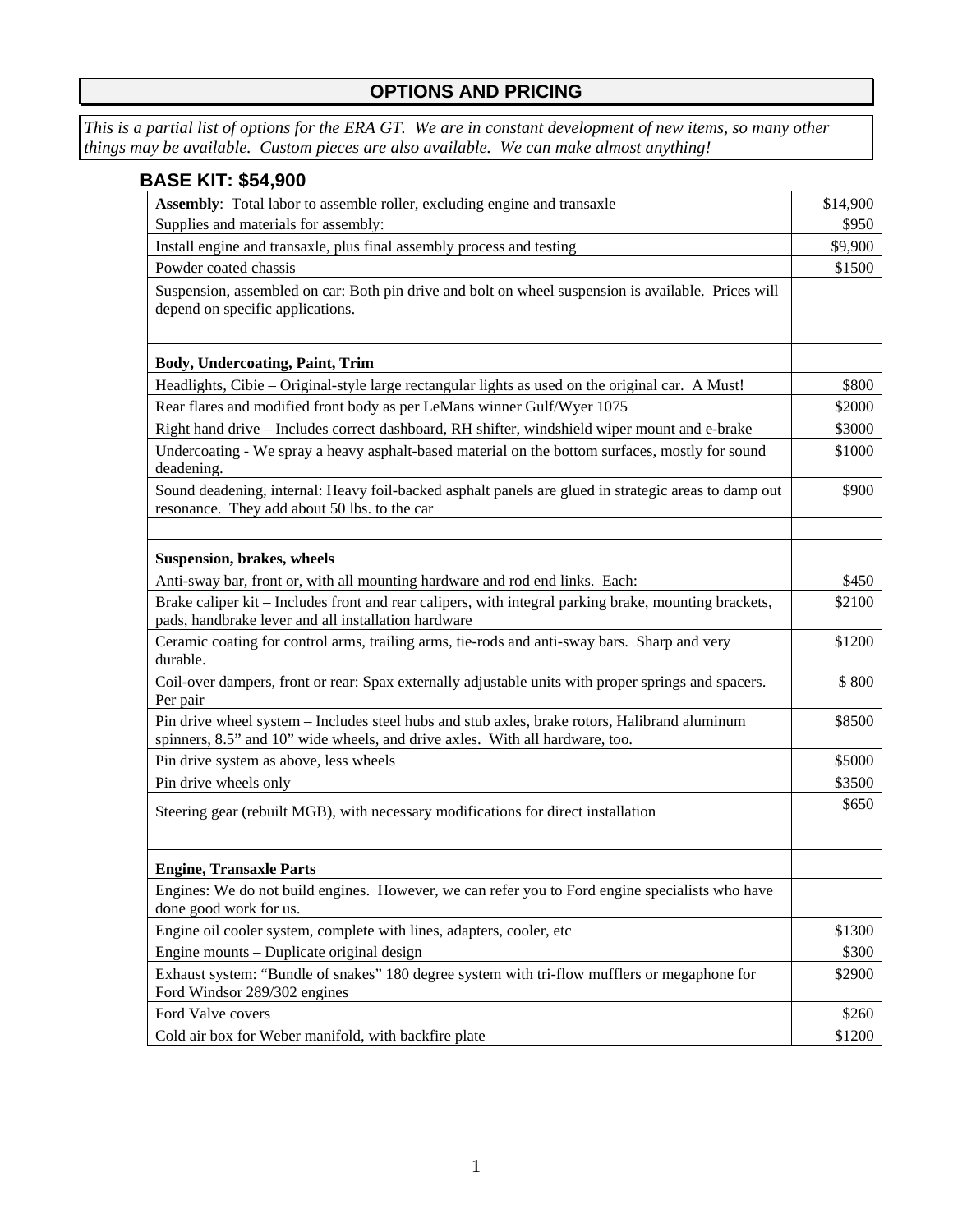| Transaxle: Your Pantera transaxle disassembled, oil passages drilled, filler, drain, and vent<br>installed, and ring gear transposed for running "upside down." We inspect the gears as best we can<br>when the case is apart, but we cannot guarantee the function of the gearbox without total<br>disassembly.                                                                                                                 | \$900 up. |
|----------------------------------------------------------------------------------------------------------------------------------------------------------------------------------------------------------------------------------------------------------------------------------------------------------------------------------------------------------------------------------------------------------------------------------|-----------|
| ZF transaxle, new                                                                                                                                                                                                                                                                                                                                                                                                                | \$12,     |
| Bell housing: Fits the later Pantera ZF (5DS-25/2) 7-bolt transaxles. and allows the unit to be run in<br>an inverted position. It also allows the use of a smaller Ford ring gear and standard American clutch<br>parts for extra ground clearance. With intermediate plate and T.O.B. adapter sleeve                                                                                                                           | \$1100    |
| Reinforcing supports for use with original top cover. Set                                                                                                                                                                                                                                                                                                                                                                        | \$300     |
| Throw-out bearing (domed face) and adapter only                                                                                                                                                                                                                                                                                                                                                                                  | \$150     |
| Throw-out bearing (flat face) and adapter only                                                                                                                                                                                                                                                                                                                                                                                   | \$160     |
| Half-shafts, custom for Pantera transaxle to ERA hub carrier, pair                                                                                                                                                                                                                                                                                                                                                               | \$1200    |
|                                                                                                                                                                                                                                                                                                                                                                                                                                  |           |
| Cooling                                                                                                                                                                                                                                                                                                                                                                                                                          |           |
| Expansion tank, aluminum, mounts as per original GT                                                                                                                                                                                                                                                                                                                                                                              | \$700     |
| Intermediate tubes(aluminum) from the radiator to the longitudinal tubes in the chassis(pr.), replace<br>rubber hoses                                                                                                                                                                                                                                                                                                            | \$300     |
| Snow White water pump                                                                                                                                                                                                                                                                                                                                                                                                            | \$250     |
| Ford Shorty pump and pulley set                                                                                                                                                                                                                                                                                                                                                                                                  | Ask       |
| Hose package - all rubber hoses, cut to length, ready to install. Price varies with application.                                                                                                                                                                                                                                                                                                                                 |           |
| Water manifold, engine intake manifold, 90deg.adapter                                                                                                                                                                                                                                                                                                                                                                            | \$85      |
|                                                                                                                                                                                                                                                                                                                                                                                                                                  |           |
| <b>Electrical</b>                                                                                                                                                                                                                                                                                                                                                                                                                |           |
| Battery cables, set                                                                                                                                                                                                                                                                                                                                                                                                              | \$90      |
| <b>Battery</b>                                                                                                                                                                                                                                                                                                                                                                                                                   | \$90      |
| Battery kill switch                                                                                                                                                                                                                                                                                                                                                                                                              | \$50      |
| Windshield wiper motor, gearbox and arm                                                                                                                                                                                                                                                                                                                                                                                          | \$350     |
| Windshield washers, bag-type, with electric pump                                                                                                                                                                                                                                                                                                                                                                                 | \$200     |
|                                                                                                                                                                                                                                                                                                                                                                                                                                  |           |
| <b>Interior:</b>                                                                                                                                                                                                                                                                                                                                                                                                                 | \$500     |
| Air Conditioning/Heater: This complete system, while not automatic, offers foot, knee, and face<br>level vents that are easily controllable. Fresh and/or recirculated air is heated or cooled in a system<br>that mounts completely within a box very similar to the one in the original GT40 MK III that<br>originally housed only the heater. A small amount of knee room is used for the under-dash vents.<br>Current price: | \$4000    |
| Ash tray                                                                                                                                                                                                                                                                                                                                                                                                                         | \$90      |
| Cigarette lighter, installed on dash                                                                                                                                                                                                                                                                                                                                                                                             | \$50      |
| Combination switch (signal and headlight dip)                                                                                                                                                                                                                                                                                                                                                                                    | \$600     |
| Door blister, (Gurney bubble) head clearance for tall people                                                                                                                                                                                                                                                                                                                                                                     | \$90      |
| Grommets on (2) seats, per original race cars (standard with leather seats)                                                                                                                                                                                                                                                                                                                                                      | \$400     |
| Leather seats, door panels and pockets                                                                                                                                                                                                                                                                                                                                                                                           | \$1500    |
| Leather covered rear bulkhead cover and console                                                                                                                                                                                                                                                                                                                                                                                  | \$800     |
| Door release handles, chrome interior                                                                                                                                                                                                                                                                                                                                                                                            | \$400     |
| Door storage bins with pull-cable door release (both doors)                                                                                                                                                                                                                                                                                                                                                                      | \$400     |
| Door locks, as original on MK III                                                                                                                                                                                                                                                                                                                                                                                                | \$200     |
| Road car doors, with sill mounted chrome release lever                                                                                                                                                                                                                                                                                                                                                                           | \$800     |